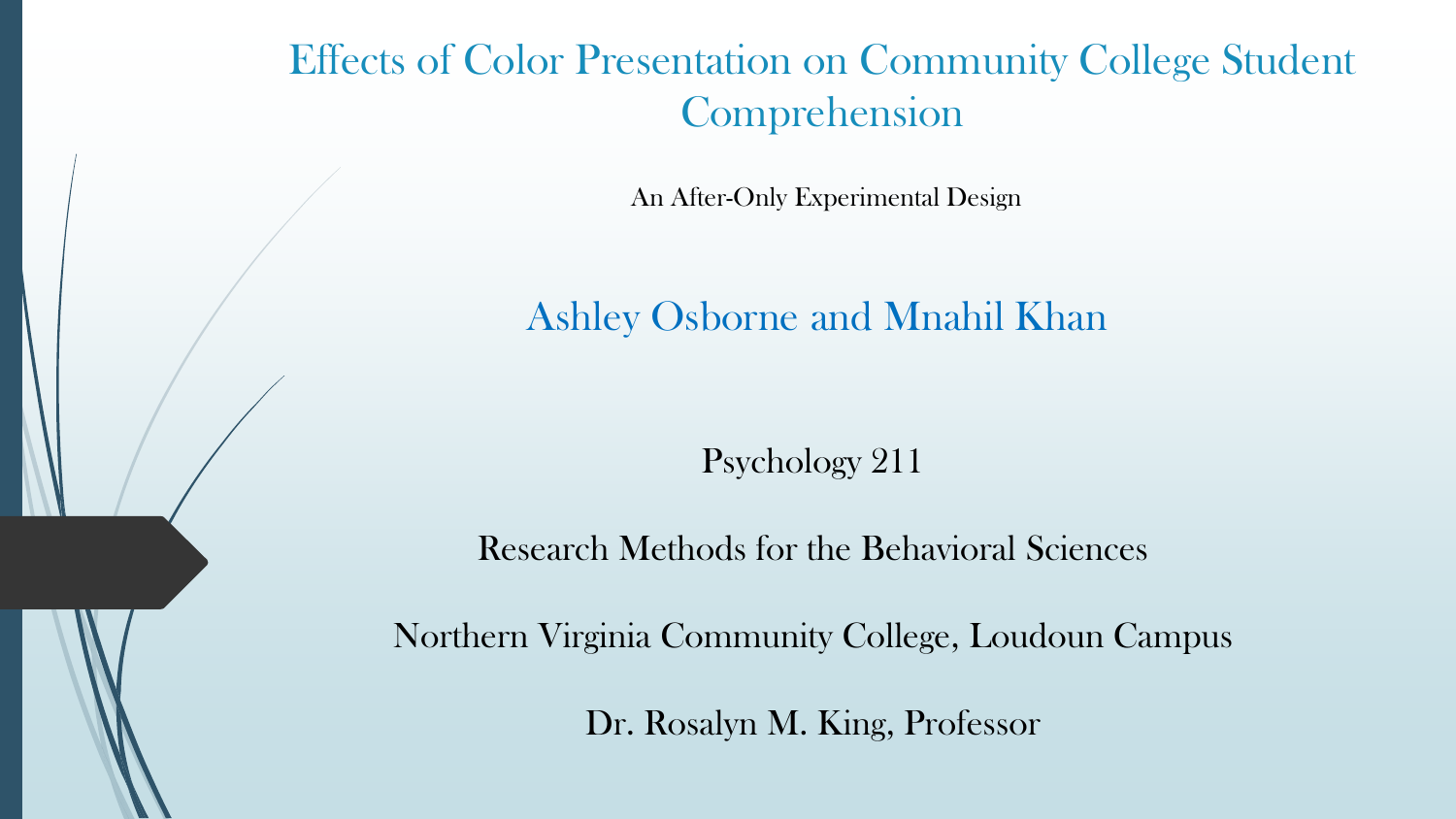# Background-Purpose of the Study

- $\blacksquare$  Help provide information to professors on how to help college students retain more information.
- Provide an insight to which color of font (black or blue) that students can recall the most information from the two stories.
- $\blacksquare$  Help people understand the importance of comprehension when it comes to remembering information that is presented.
- $\blacktriangleright$  Help the society move on from on using conventional methods of teaching that are not effective anymore, to more creative and innovative ones.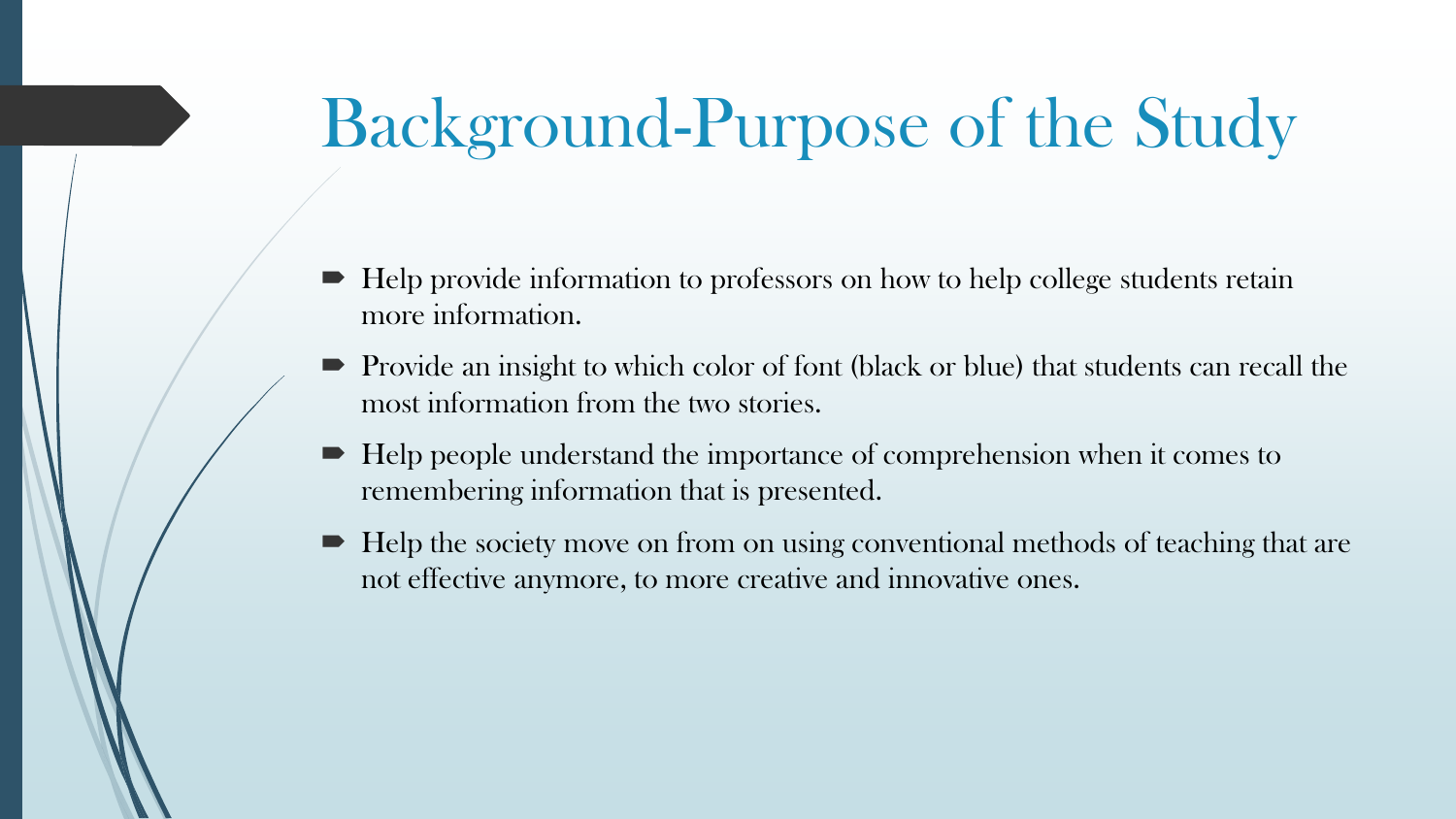## Background-Research Questions

#### Major Research Question

Does the presentation of certain colors have an effect on learning comprehension on Community College students' methods of Comprehension?

- Minor Research Questions
- Do colors entice better student comprehension?
- II. What color preferences are there that can help students recall more information than others?

III. What colors are good for digital presentations?

IV. What are the different techniques that can aid better comprehension in students through color presentation?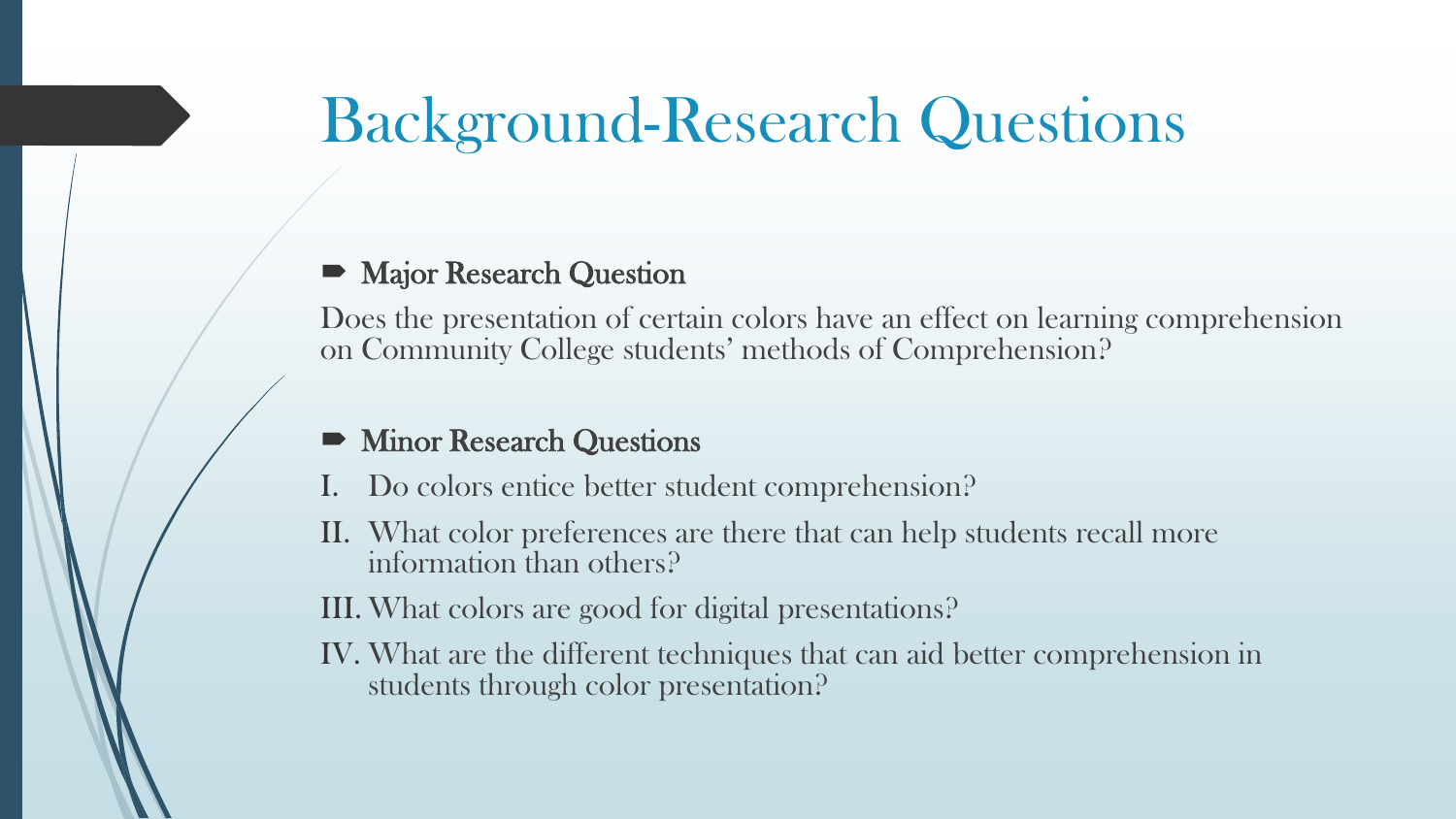# Background-Hypotheses

#### Scientific Hypothesis

The presentation of information through bright colors help community college students remember and retain information better than dark colors.

#### Null Hypothesis

There will be no association between learning and usage of bright colors rather than dark colors.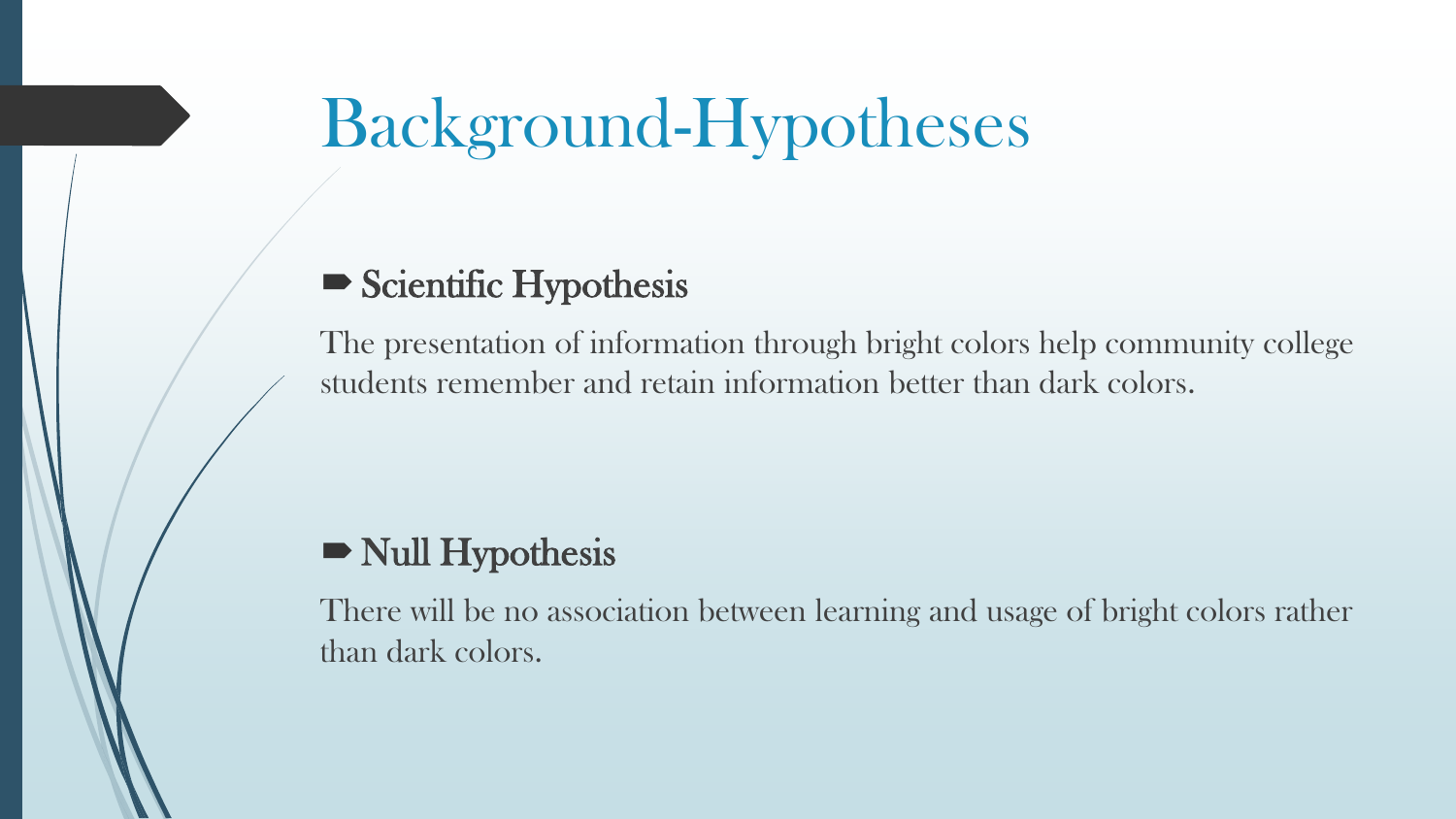## Background-Significance of the Study

- $\blacksquare$  The results of this study will help professors analyze whether or not they should distance themselves from the conventional methods of teaching students, specifically using only black and white colors as an aid of presenting new information.
- Through this study teachers and professors could be advised to incorporate bright colors in their mode of teachings and presenting information, in order to help retain given material better.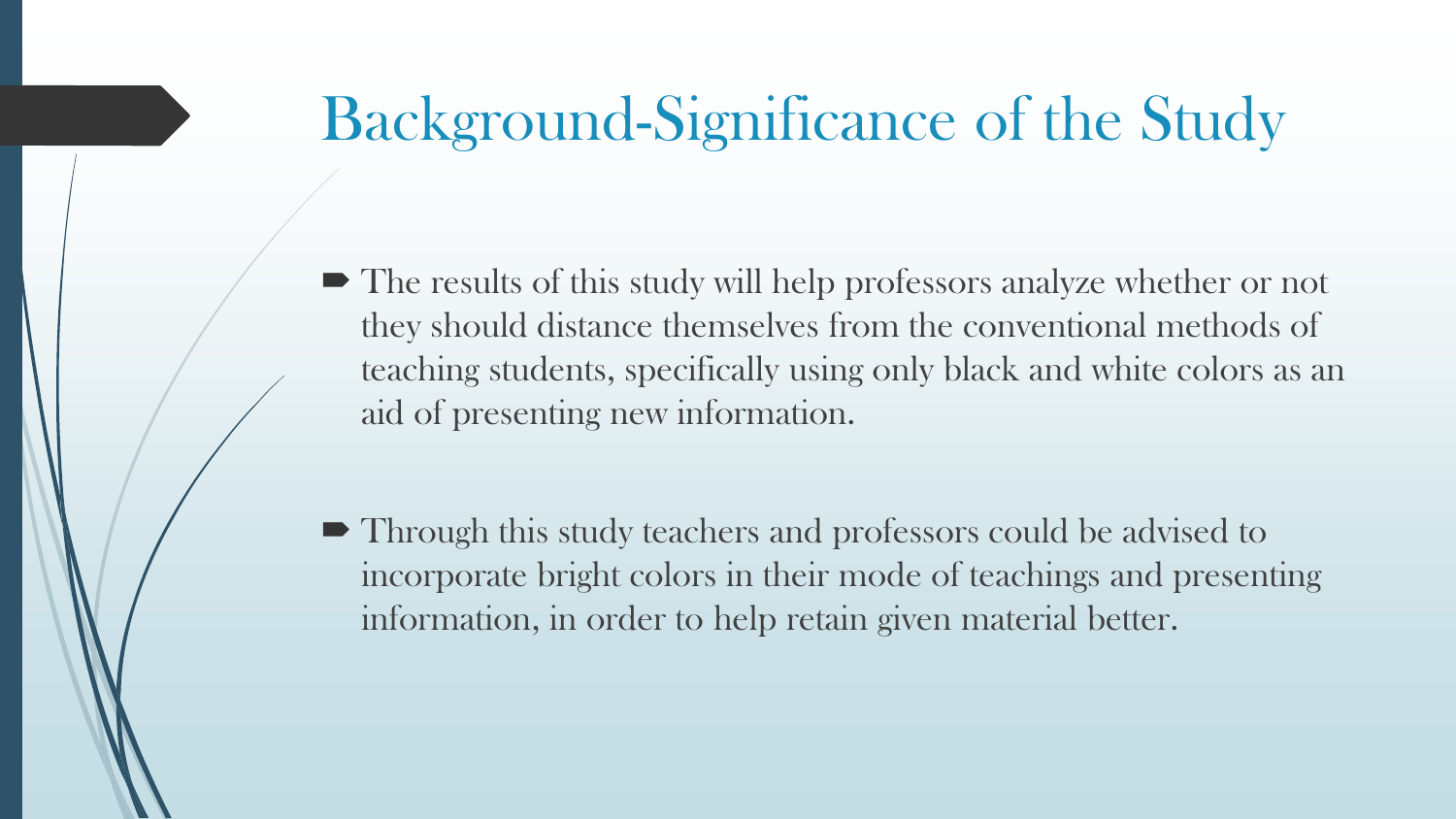## Background-Theoretical Framework

- Specific color layout can not only help in absorbing information better, but in fact comprehending it in such a way that it can be grasped better by the students.
- $\blacksquare$  There are various studies that have been conducted in the past that somewhat relate to the research conducted.
- Found out that preferred color presentation was color cued, especially during graphic presentation (Sabo and Hagen, 1973).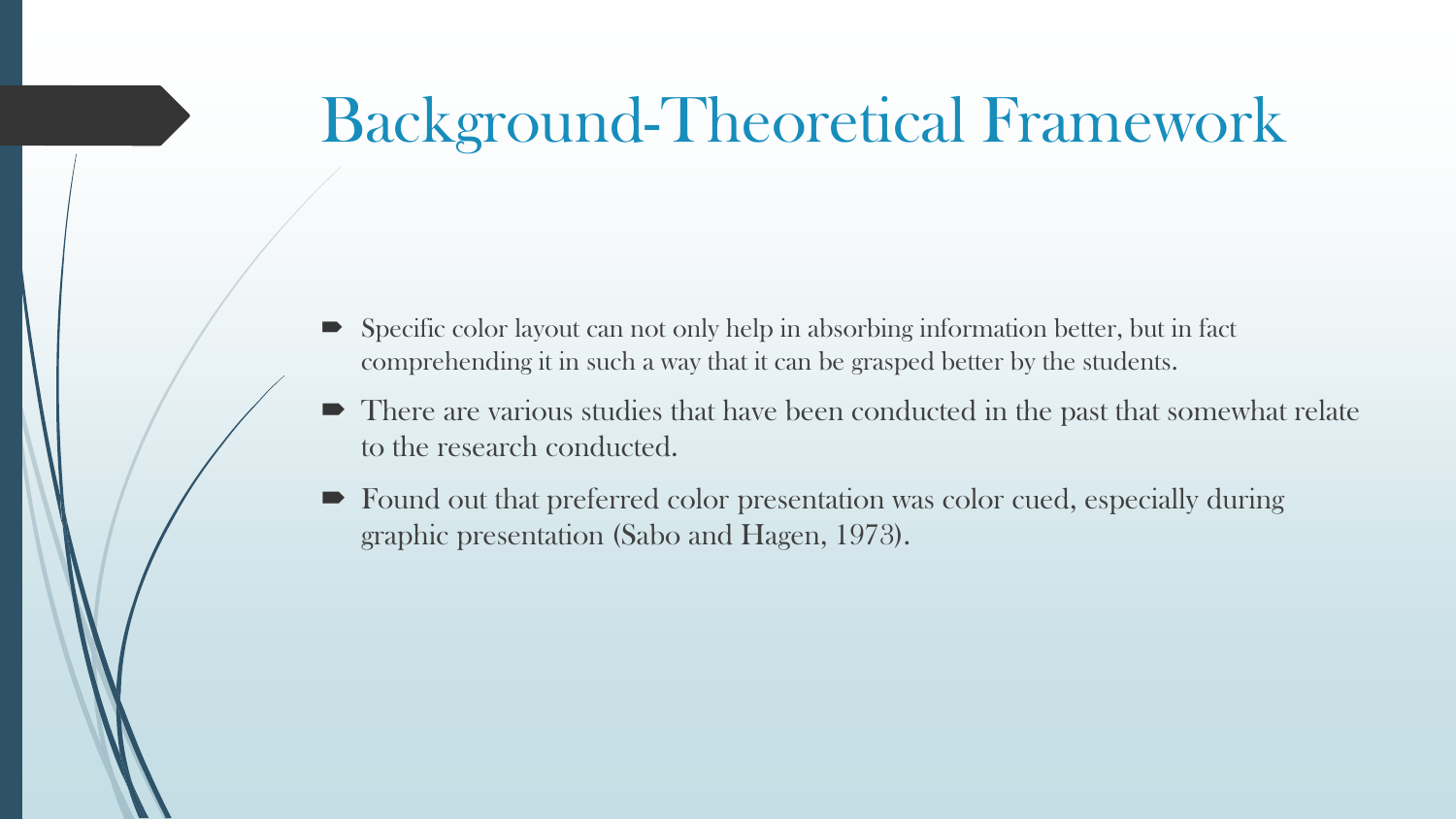Background- Limitations

### Not enough time to use various methods

## Number of participants being used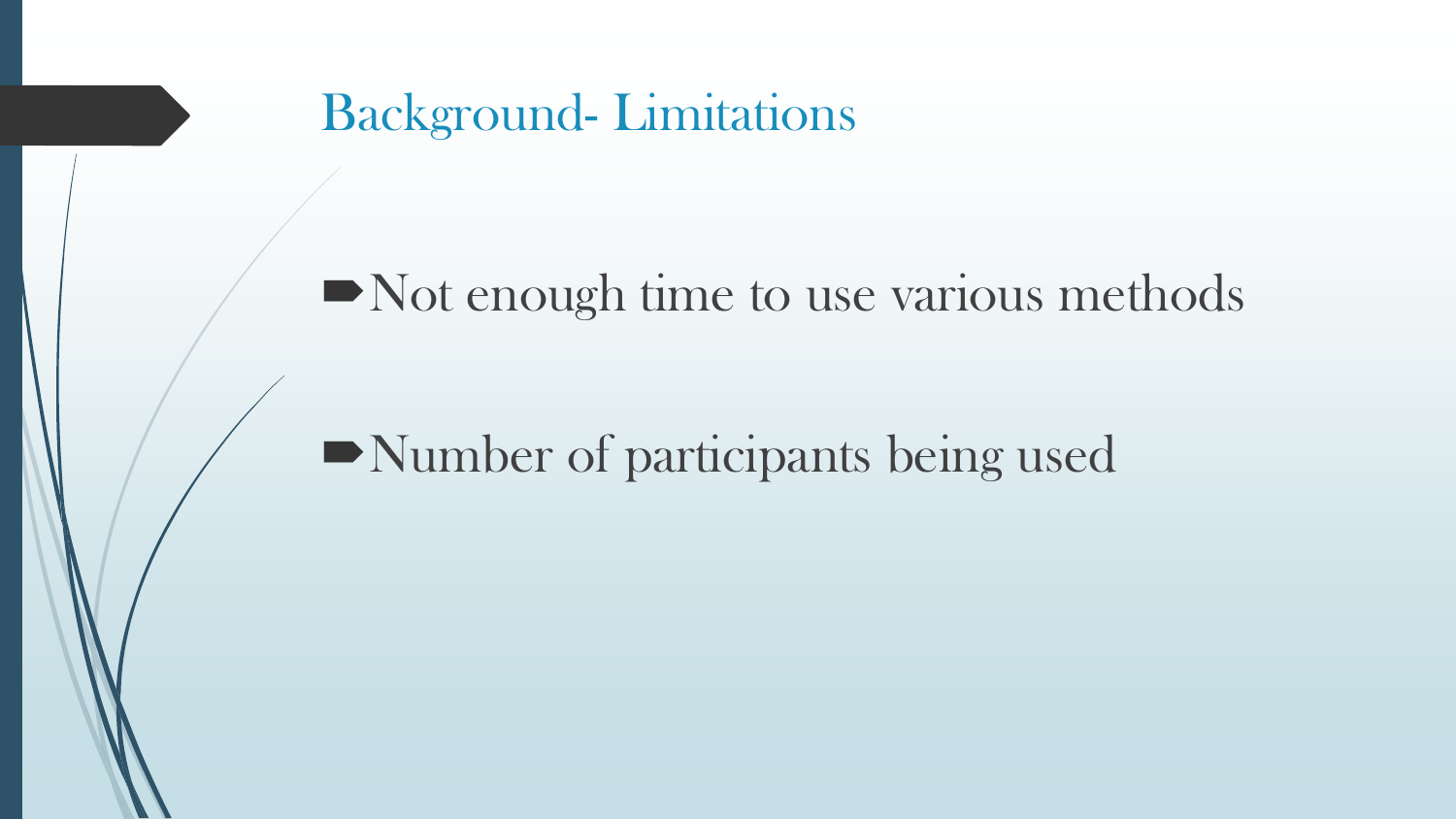### Background- Delimitations

• The study will be limited to the Community College Students at Northern Virginia Community College, Loudoun Campus.

• The study will only look into the strategies adopted by teachers regarding color presentation rather than looking at both teachers as well as the students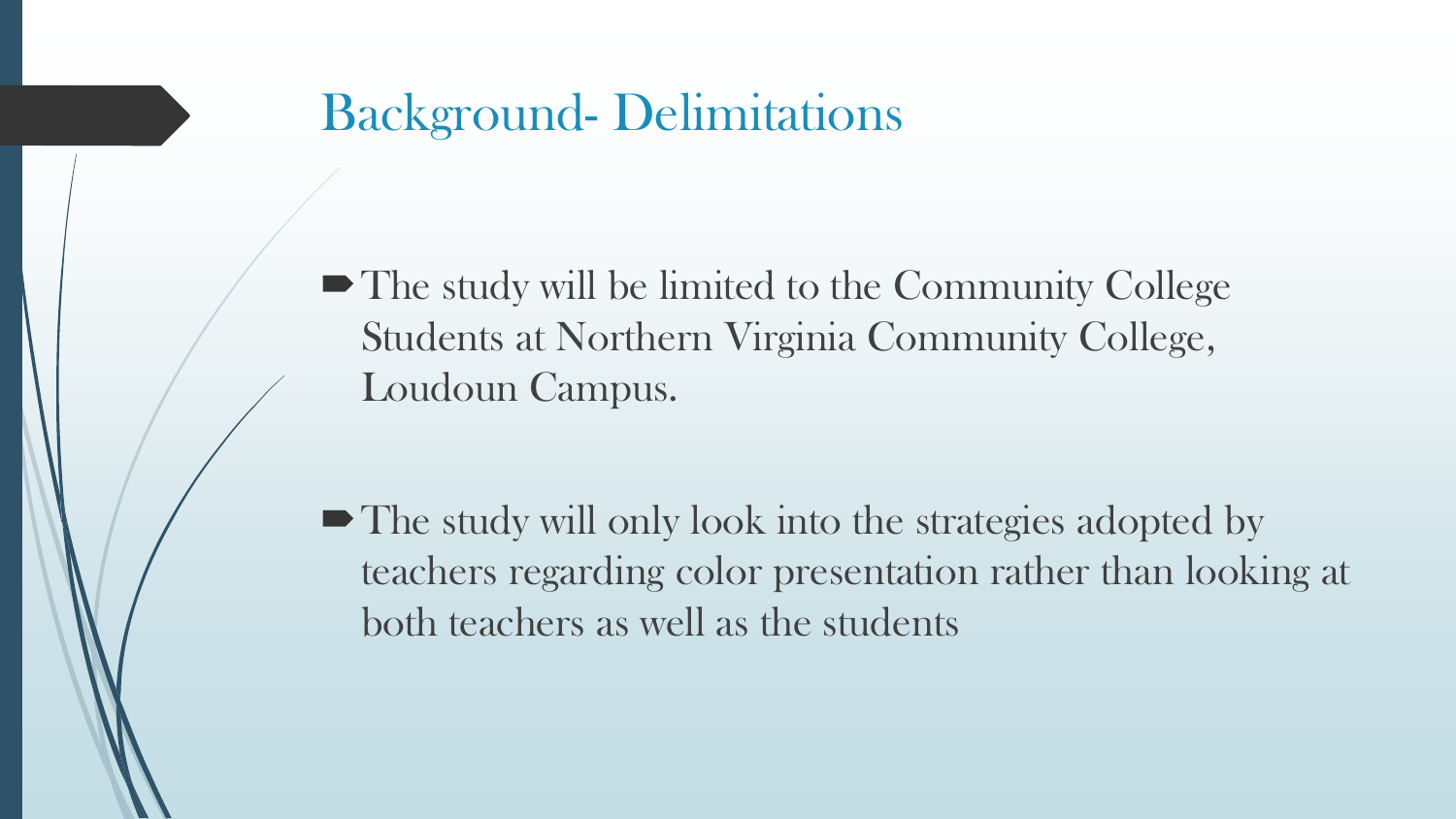# Literature Review

 $\blacktriangleright$  Color Perception and theory

- Physiological and Psychological responses to Color
- Language and Color Perception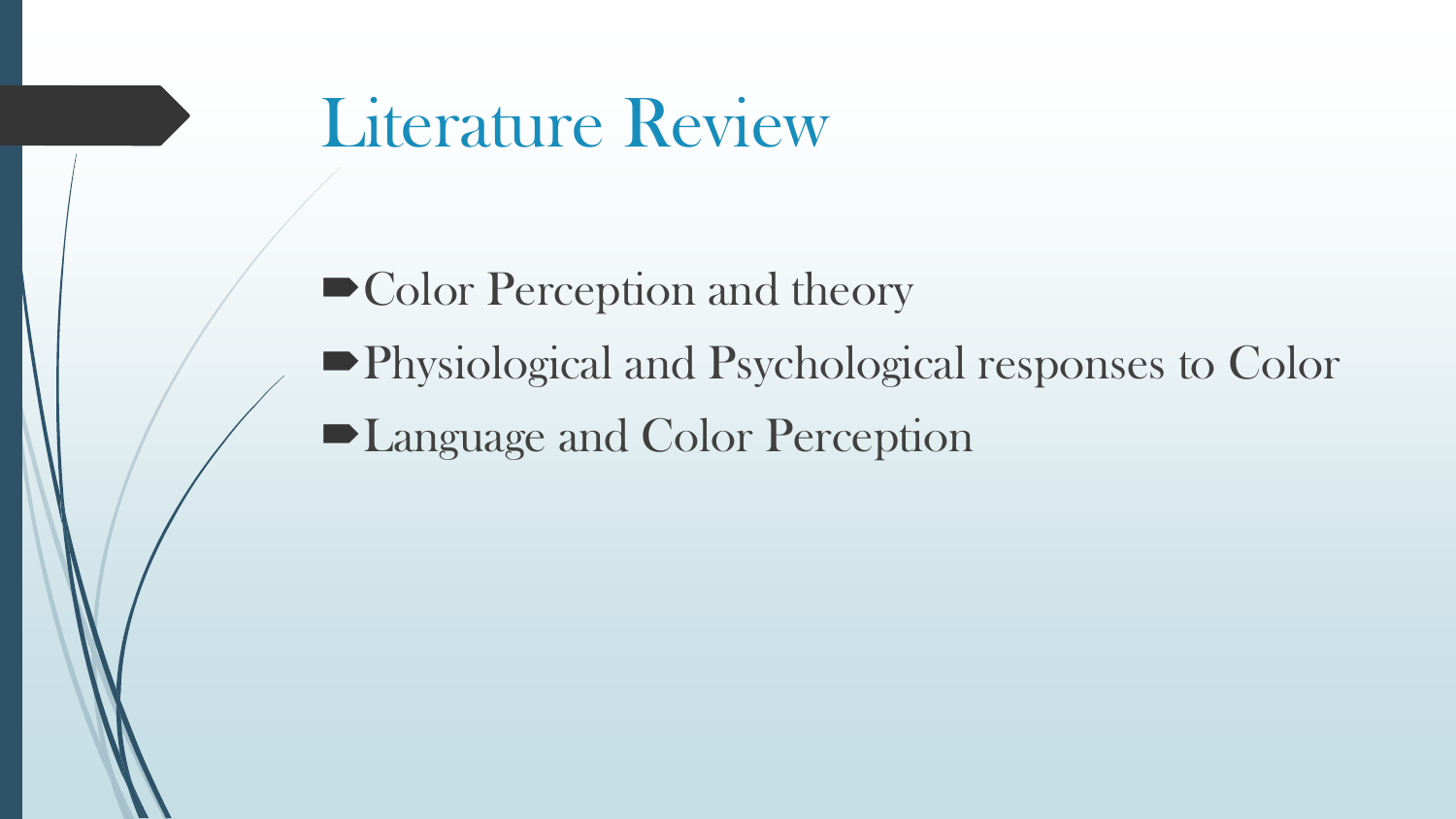# Methodology

#### After- Only Experimental Design

The researcher manipulates the independent variable and then it is followed by a post measurement. Two groups are post measured, that is, control and experimental groups. The difference between the groups is mainly attributed to be the effect of independent variable.

| Test area:    | Treatment introduced           | Level of phenomenon after<br>treatment (Y) |
|---------------|--------------------------------|--------------------------------------------|
| Control area: |                                | Level of phenomenon without                |
|               | Treatment Effect = $(Y) - (Z)$ | treatment $(Z)$                            |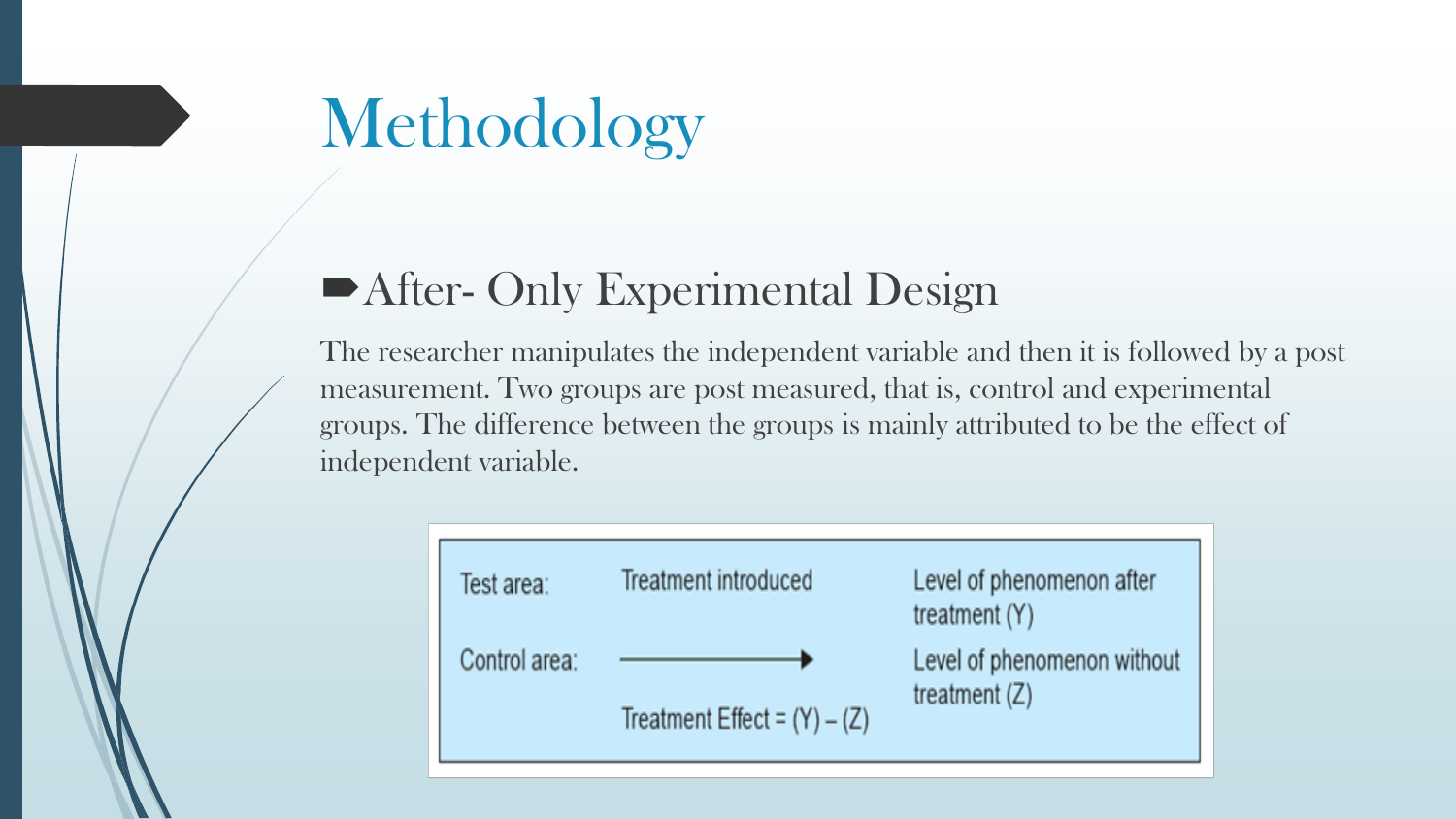# Sampling Design

- Sample design used for the experiment was simple randomized sampling
- The number of participants included in the two groups were:
- i. Experimental Group: 15
- ii. Control Group: 10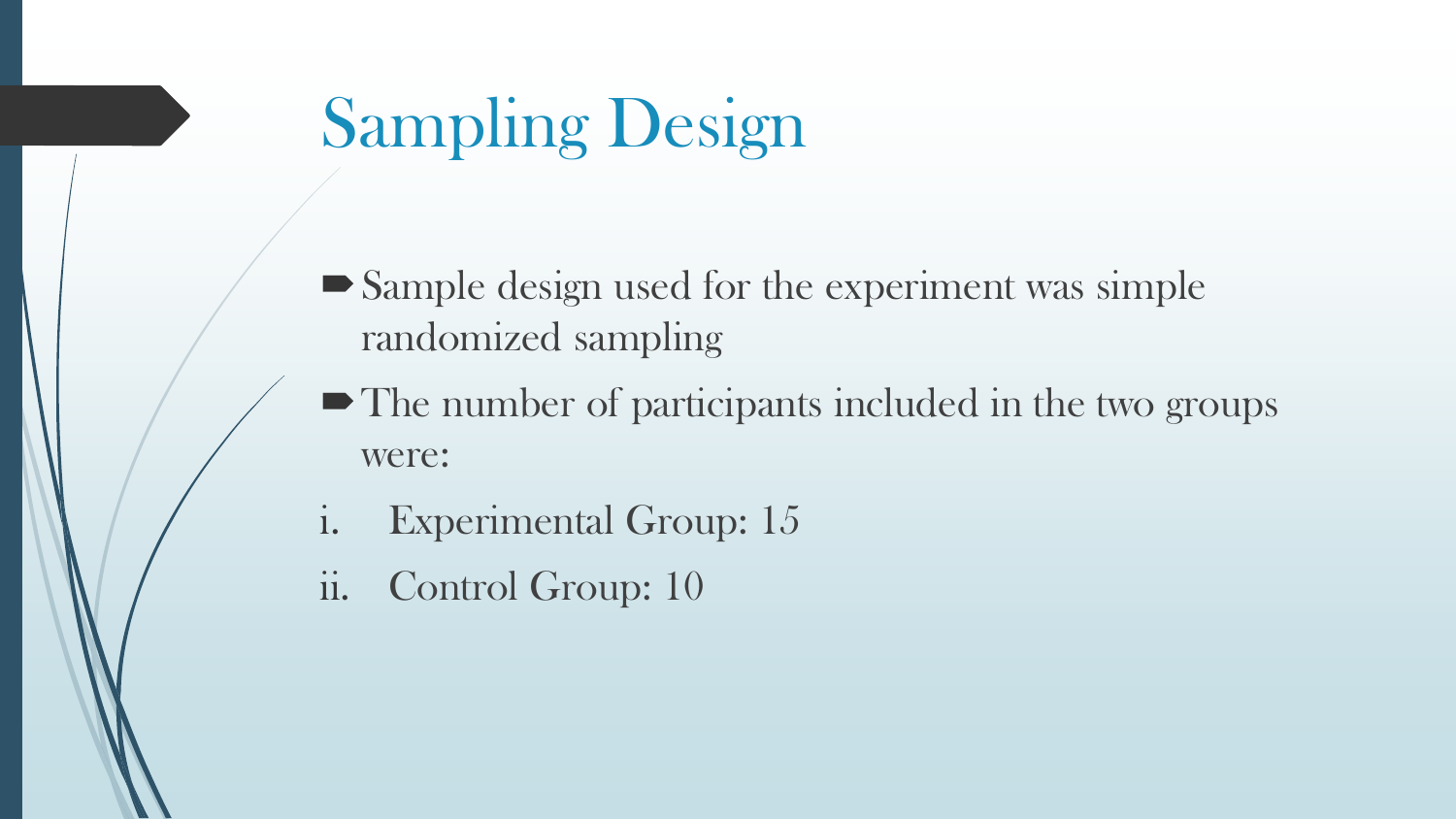# Data Collection

- The instrumentation utilized for the After-Only Experimental Design included two passages.
- The first passage was written in blue font, whereas the second passage was written in black font.
- All the participants given a consent form to read and sign before being allowed to participate in the experiment.
- Data was then collected from each group by asking to them to recall the passage that was given to them and then comprehend on a blank paper.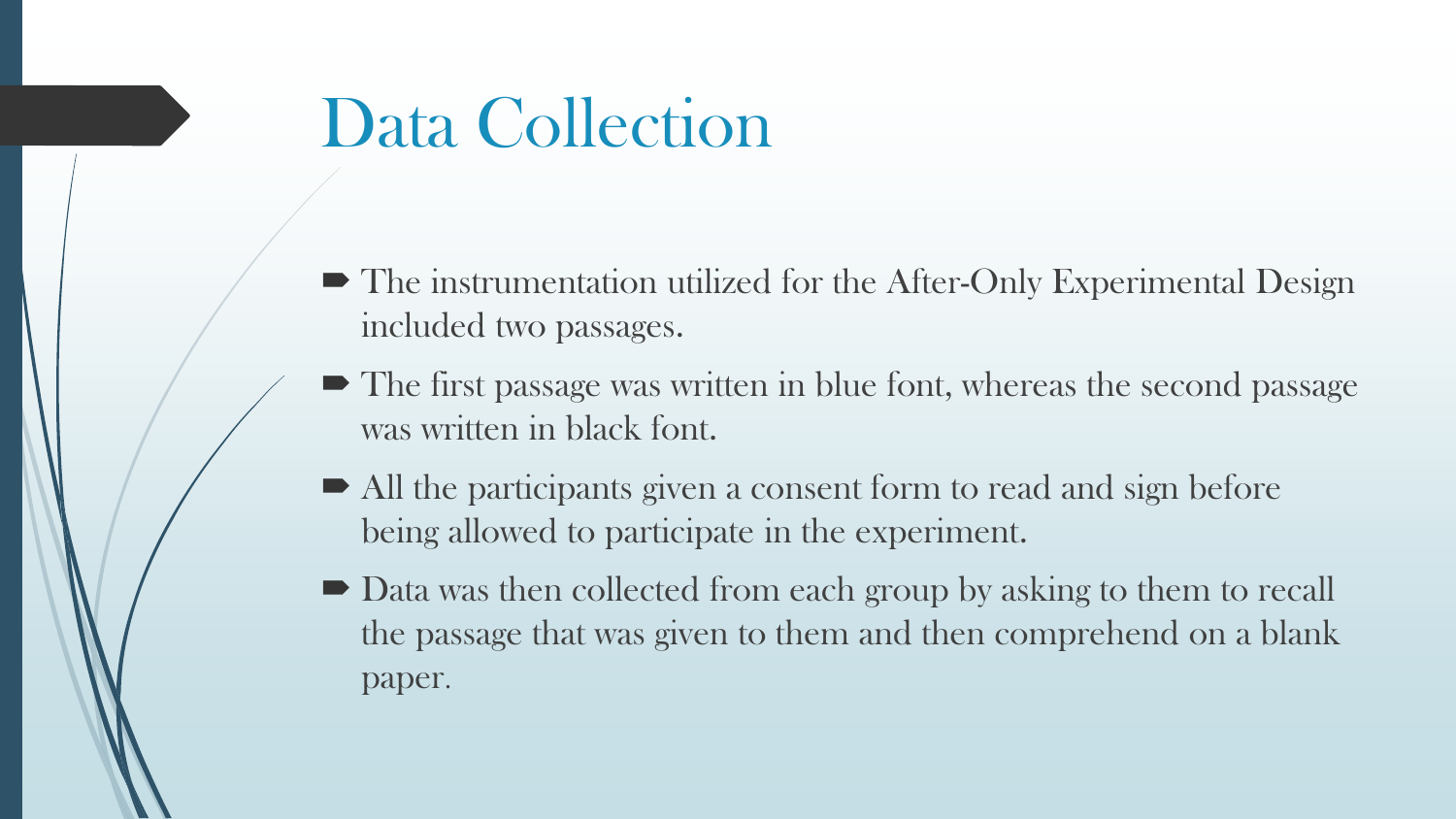#### Informed Consent

#### INFORMED CONSENT AND INSTRUCTIONS

Informed Consent:

The purpose of the current study being conducted is to explore the effects of color presentation on Community College student comprehension. The major research question that will be tried and answered through our research study is: "Do bright colors have an effect on Community College student comprehension?'

The current experimental study will be conducted in two parts. The first part will require the participant to read the passage typed in the colored font for about five to seven minutes, then recall the passage and write it down again on the blank page that is provided.

This second part of the experiment will require the same steps but the participant will be given a passage with black font, then will be asked to recall the passage and write it down again on the blank page that is provided. If you provide us with your email address, you can receive our finished project to see how the collected data was used.

By signing below, you are agreeing that you have read and understand the above statements: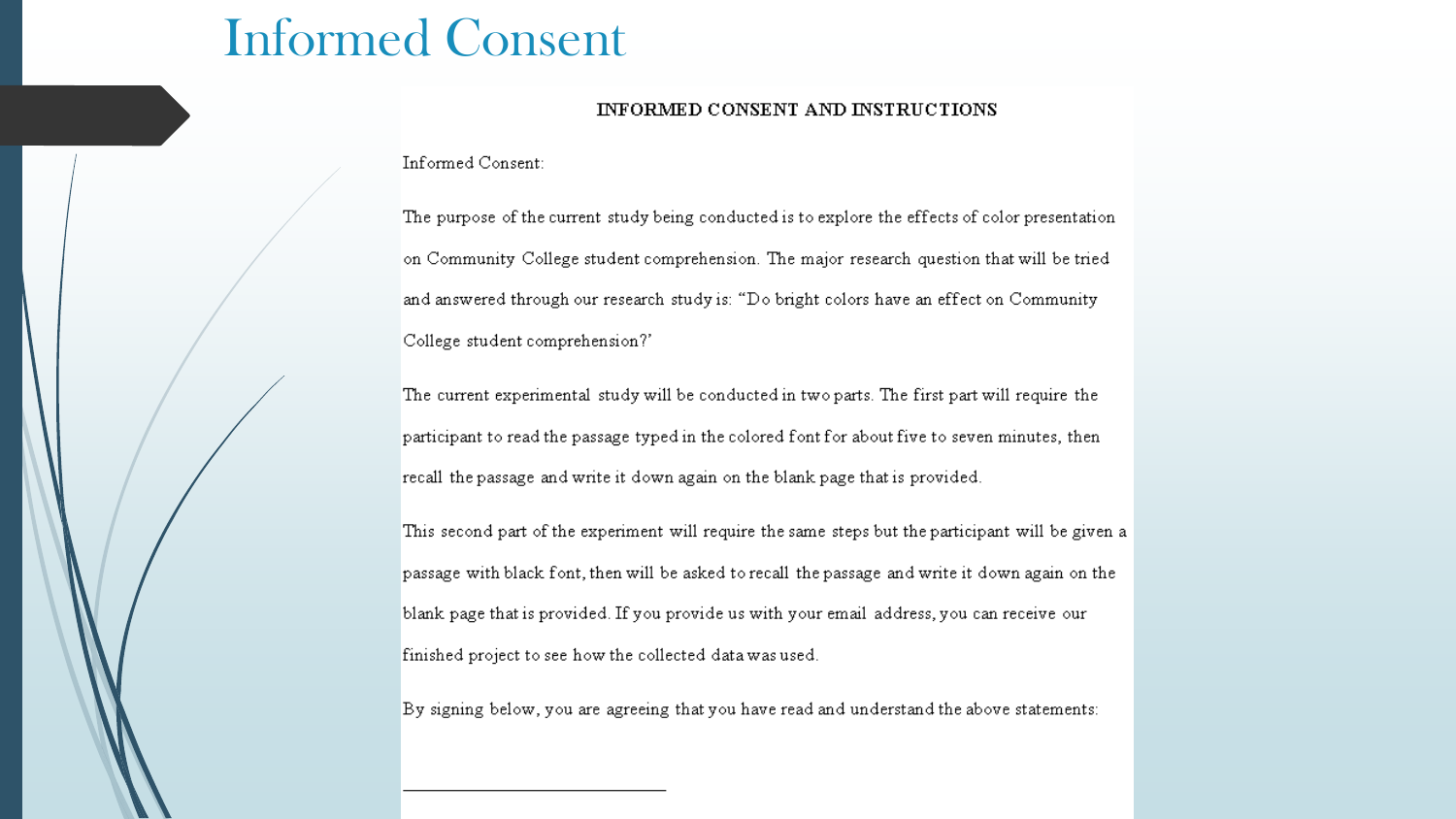#### Passage 1:Blue Font

#### The Difficult Journey

The wagon train departed bright and early this morning. I was disappointed that I had to tell my friends goodbye, but I had chosen to remain here in Denver. By that point, we had already been traveling for several long months. I was sorry to leave St. Louis, but I heard there was gold in California. It was June when we had first left St. Louis and it was October when we got to Denver. I had made the difficult decision that I would not be continuing onward with the rest of the families on the wagon train. When we left St. Louis, we were extremely excited, because we were planning on traveling all the way to the ocean. We would journey to California. But that was not to be for my family. Almost immediately, we stumbled upon the first major problem of our trip. Our very first day on the road, a wheel flew right off of our wagon. The wheel was badly cracked, which meant we were unable to repair the damage ourselves. Since we were not terribly far from St. Louis at that point, John rode all the way back there on his horse. He returned to the wagon train with a brand new wheel; however, that took nearly an entire day while the other families waited. After that, we struggled with yet another problem. There was an awful rainstorm, and with it came so much mud that the oxen pulling our wagons were unable to get the wagons moving again. We had to wait for the rain to stop completely and for the mud to dry before we could continue onward. Because of this, we lost an additional two days. We were unbelievably exhausted and it had been a mere two weeks, but we kept on traveling. Unfortunately, we then had to stop once more because the Brown family fell ill. We waited a few days for them to recover, but they eventually gave up and turned back. Every single day, we faced very difficult work, but we still persevered. Nevertheless, by the time we arrived in Denver it was just too much to handle. We had decided then that we were going to leave the wagon train. That night, we informed the wagon master of our plans. The wagon master asked us to change our minds, and told us, "We've overcome the worst, now." However, I knew our trip would certainly not be getting any easier. The mountains we had just crossed were only the beginning.

It had already been such hard work to get where we were now, and I knew it would be even more difficult to reach the ocean in California. That is when we decided the best option was to remain here in Denver. Today, I have gone off to hunt for a new job. There are several jobs in the mines, and I hope to fill one of the positions. Then, we will be able to get our own home. I am extremely thankful that living in a tent beside the covered wagon is over. Instead, we will have a permanent place where we can live. Although I will greatly miss my friends, I will not miss all the troubles and hardships we endured. I wrote a letter to a friend I made on the trip. I wanted him to know we are doing well although I miss him.



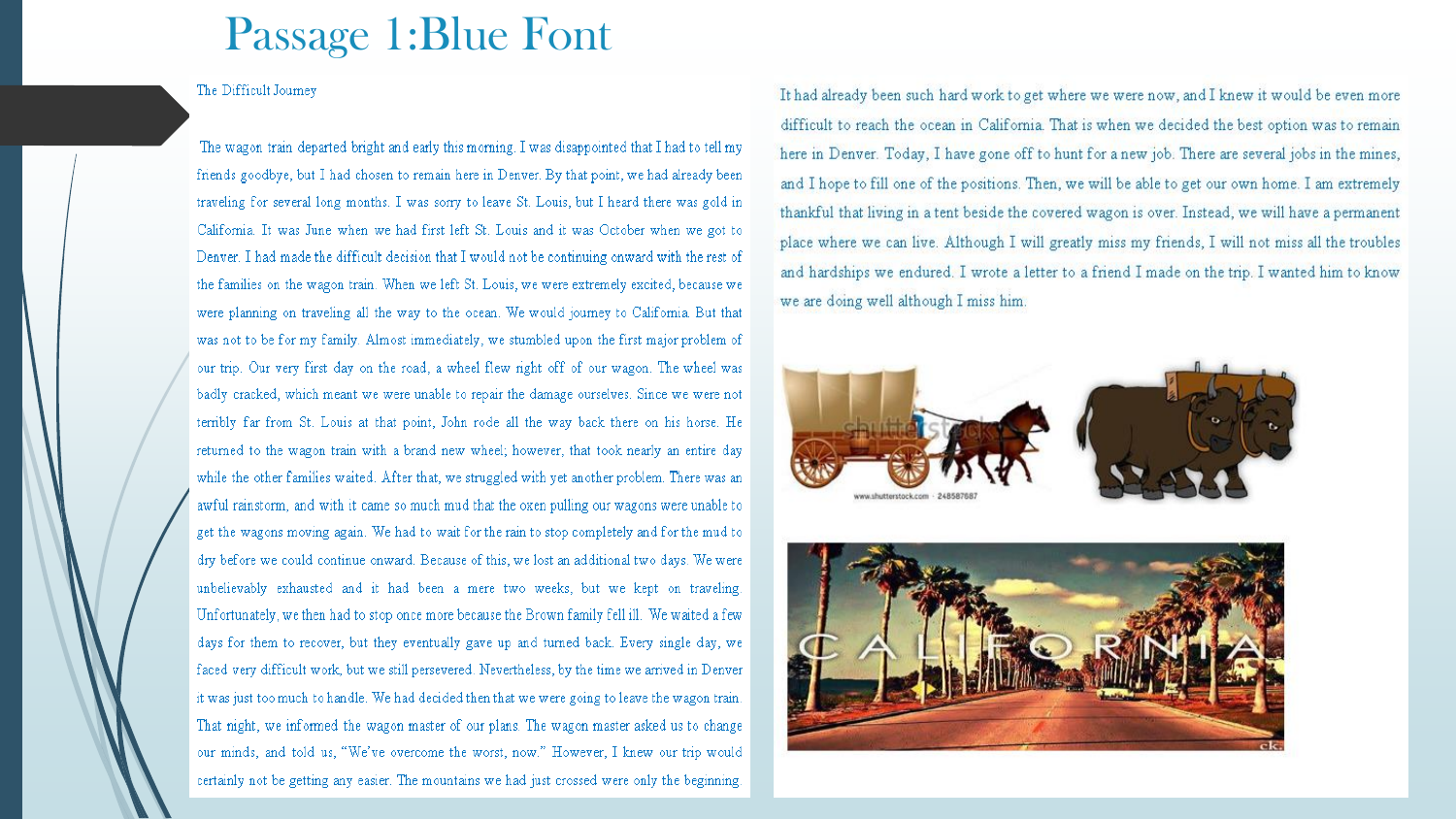## Passage 2: Black Font

#### The Candy Store

Once upon a time in a small country town there was a little girl named Emily, she is just an ordinary girl, but she has a secret, it all started 2 years ago when she was 8 one morning Emily was getting dressed in the usual red t-shirt with overalls and to pretty plaits, she was going out to play with her friends Sarah and Paige, when she found a small blue bag it was very heavy so she peered inside the bag it was filled with candy she ate a piece and it was the best candy she had ever tasted so she ran back home and hid it in her room, then when she was playing with her friends she was stronger and more courage's then that night she worked out that it was magic candy. So that's her secret she owns magic candy that day at school there was a big hairy spider on her desk she was scared so she pulled a piece of candy from her pocket and ate it she was not scared anymore so she picked the spider up and she put it outside her classroom on the grass. But one day she was in a fight with a boy at her school and she got punched and kicked so she reached into her pocked and shoved 5 pieces of candy in her mouth she instantly grew bigger and stronger and meaner her clothes ripped off her body as she grew and she was a big mean and scary giant everyone ran away from her she ran after them but she squashed all her friends and family Emily sat down and cried she cried all day but then she heard a voice calling her name Emily, Emily wake up you will be late for school' she woke up and she was her normal size and all her friends and family are still alive because it was all just a dream and then that day at school she got in a fight with a boy at school and she got punched and kicked she pulled out 5 pieces of candy and as she was about to shove them in her mouth she remembered her dream and how she was a big mean giant so she only ate one but then she popped another in her mouth for extra luck

when she realized that she had turned into a big mean giant only she wash t big and tail she was just mean she tried to tell her friends that it was the candy but they didn't listen to her and she had no friends. Then one day there was a new kid at school who was also mean and had no friends so Emily became friends with him so they were mean together her mother didn't like who she had become but she was still pleased that Emily had found a friend so as long as Emily was happy her mother was happy.

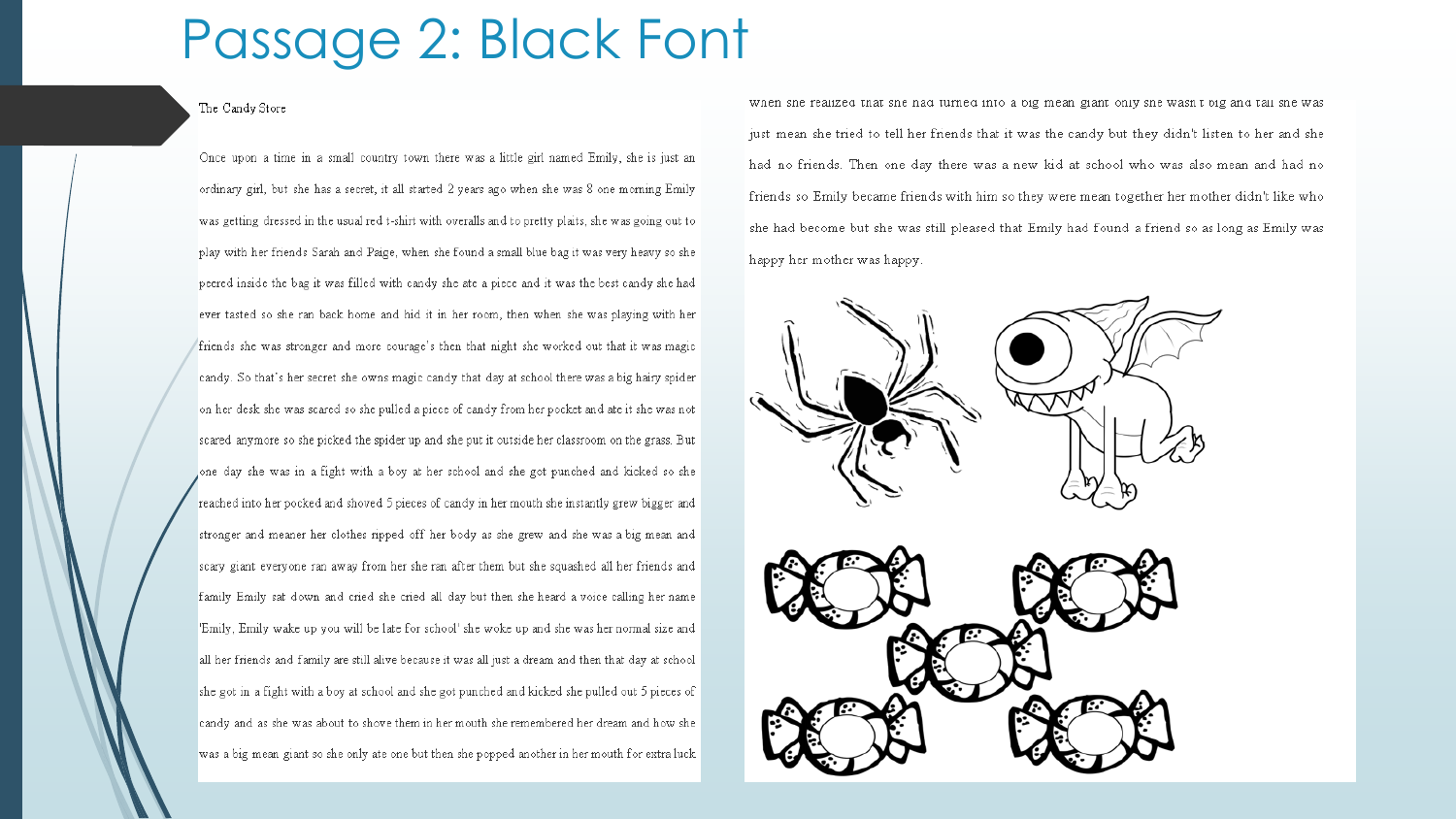# Data Analysis

- Four major details were selected from each of the two passages, and then compared to see how many participants got either some or all the details from the two passages.
- $\blacksquare$  The details that were collected from the participants in the experimental group as well as the control group, were then noted down in form of tables in Excel sheet, while keeping in mind the gender differences as well.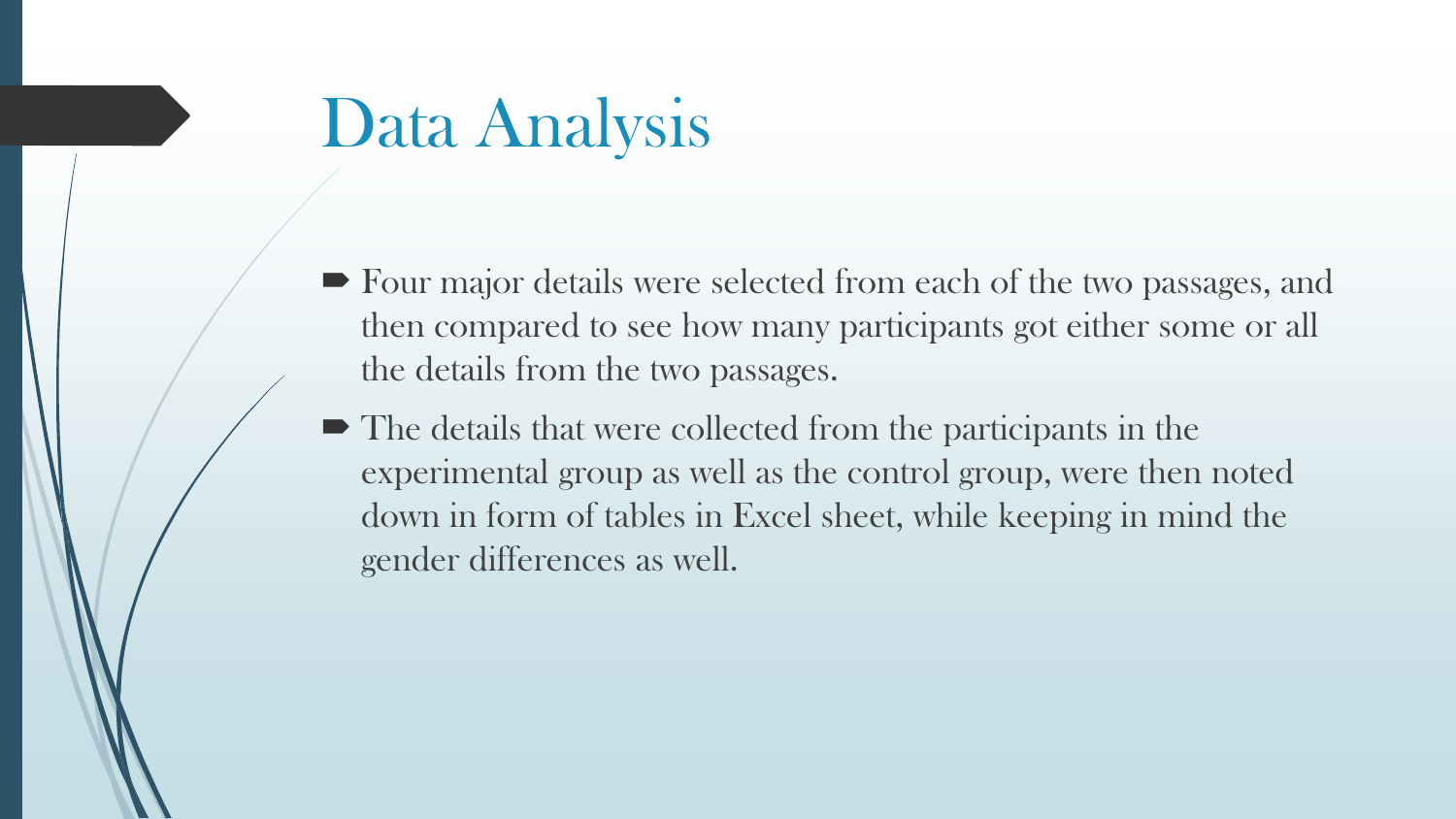## Gender Differences in Experimental Group



Gender Comparison for the Black Font Passage

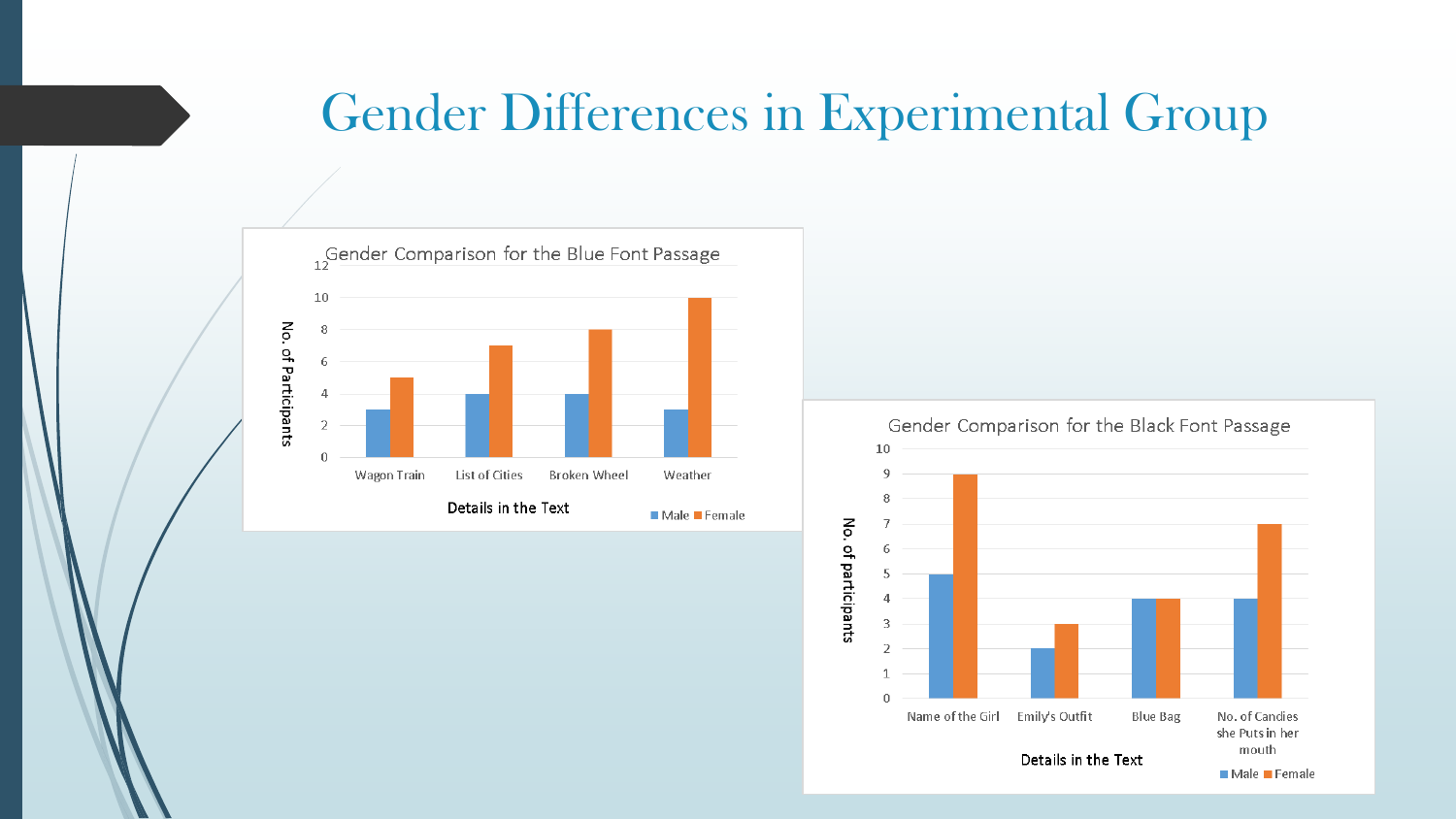## Gender Differences in Control Group



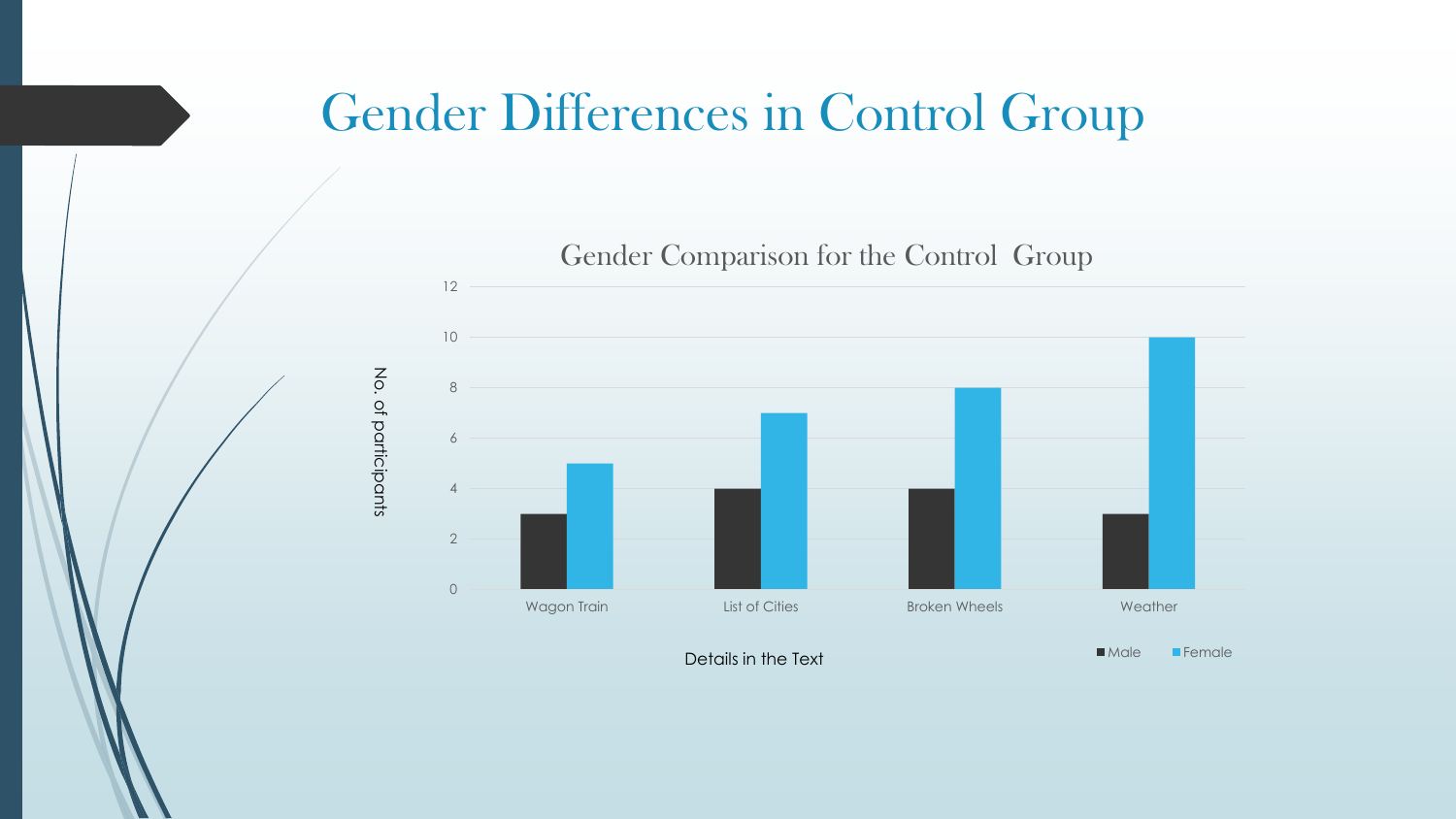## Comparison between the details of the two stories

#### COMPARISON BETWEEN THE PASSAGES



Details of the Passage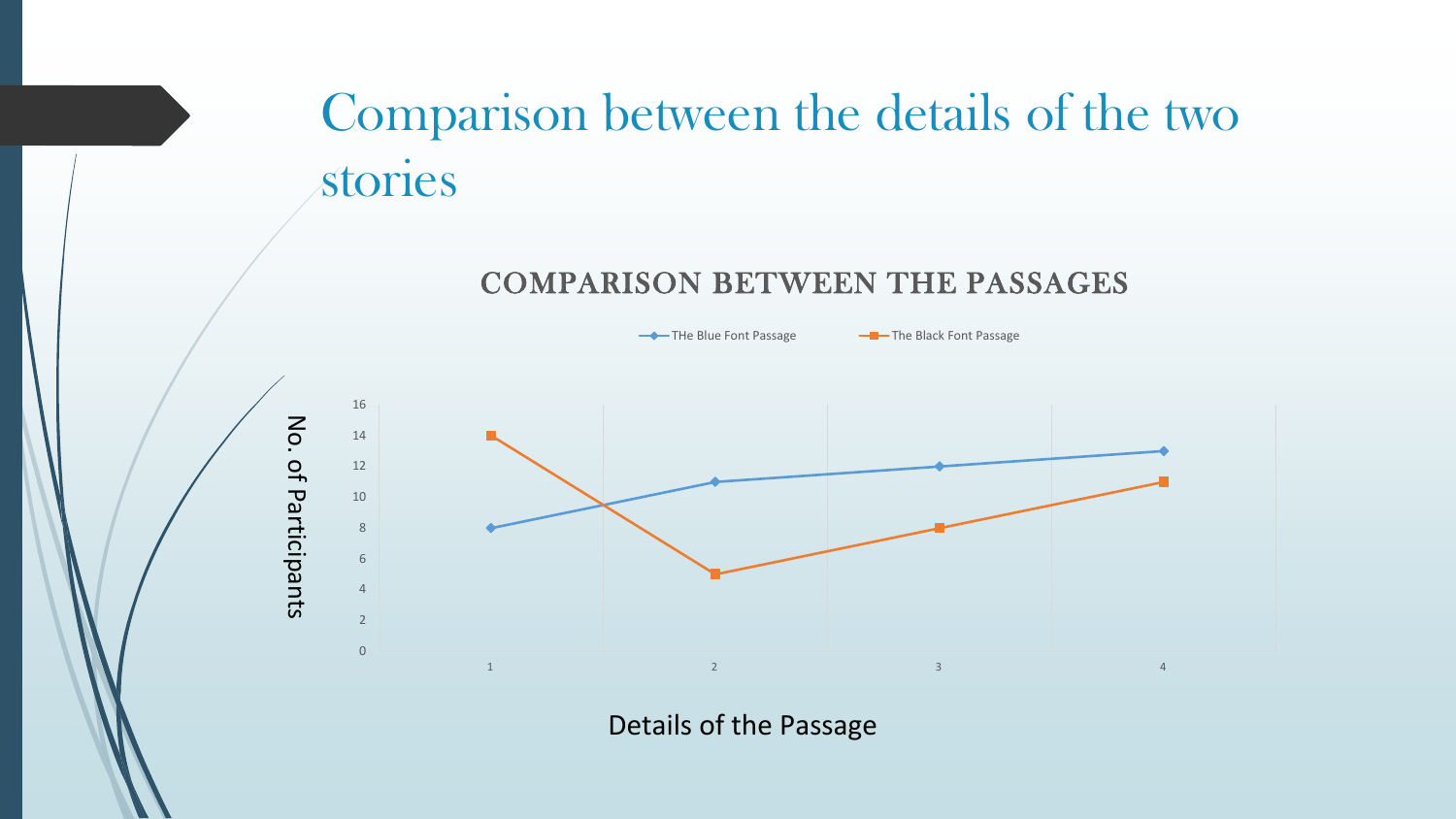## Comparison between the details of the Experimental Group and Control Group

**COMPARISON BETWEEN THE TWO GROUPS** 

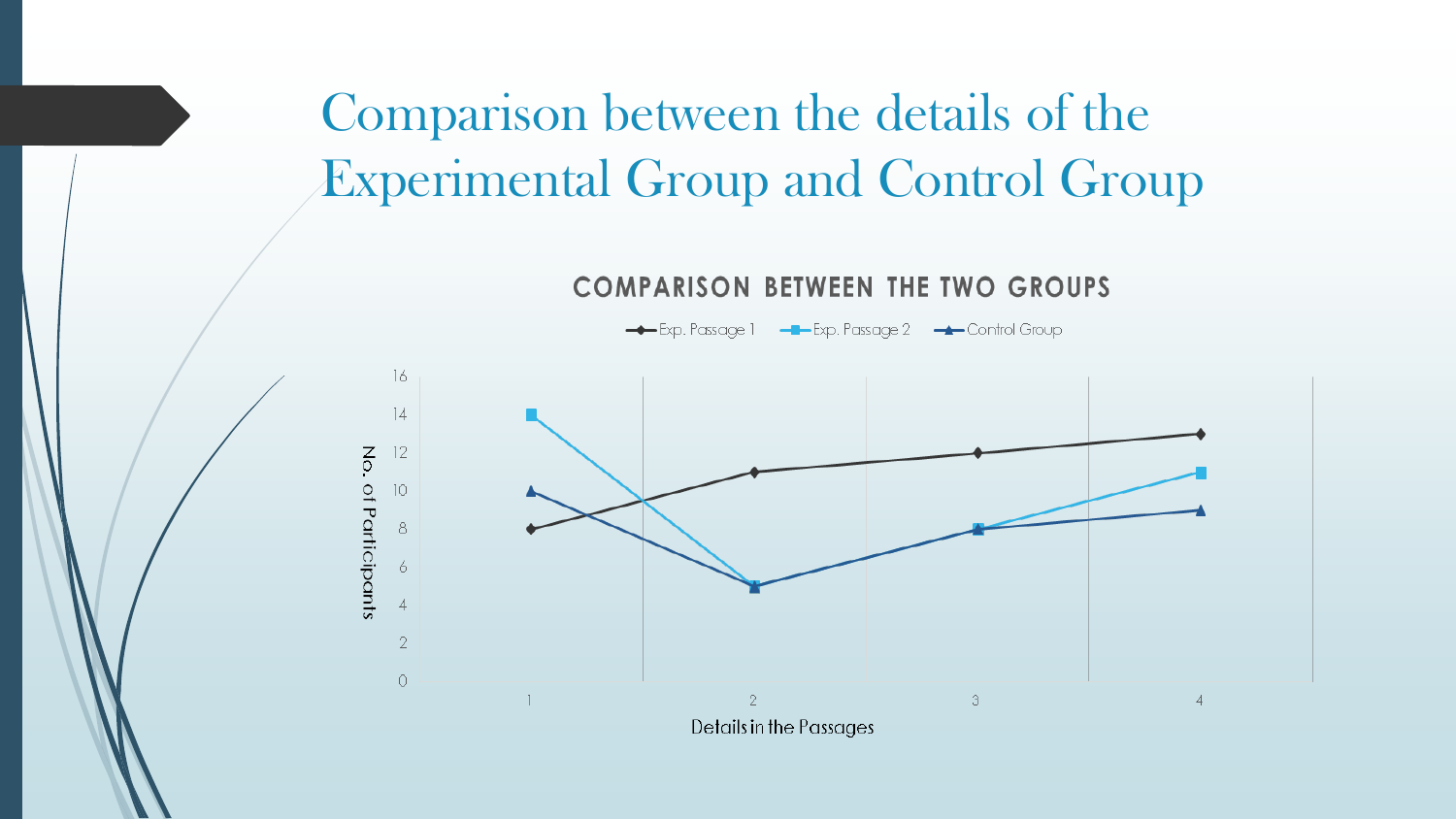# Conclusion

- The scientific hypothesis of this study stated that "The presentation" of information through bright colors help community college students remember and retain information better than dark colors."
- A factor that was kept in mind was whether or not gender could play a role and effect the results of the experiment.
- $\blacksquare$  The data obtained was successful in supporting the hypothesis and proving that female participants more effectively recalled details in both the groups than the male participants.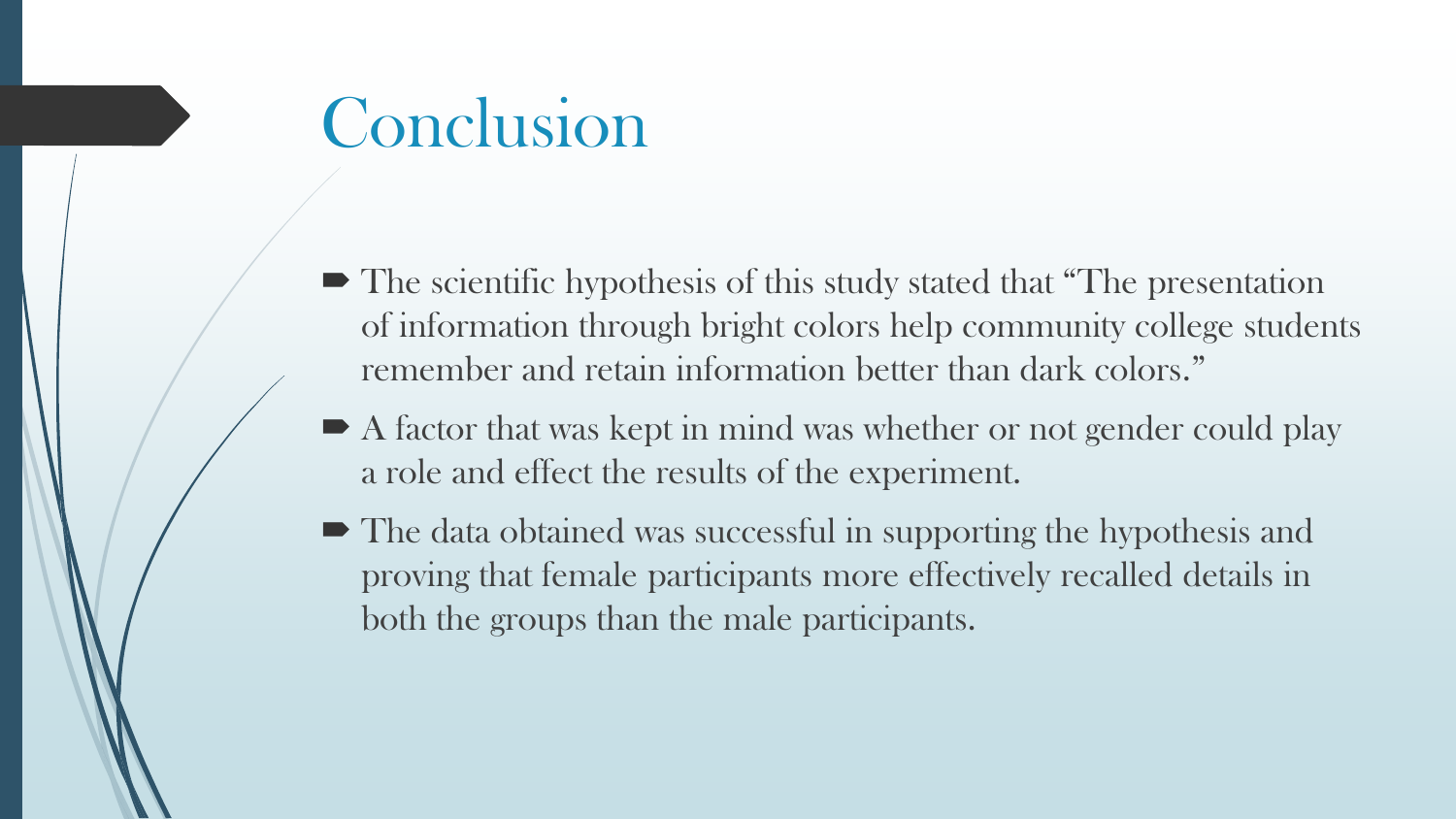## Future Research

**Larger sample size** More diverse sample should be selected Study should be conducted over a longer period of time